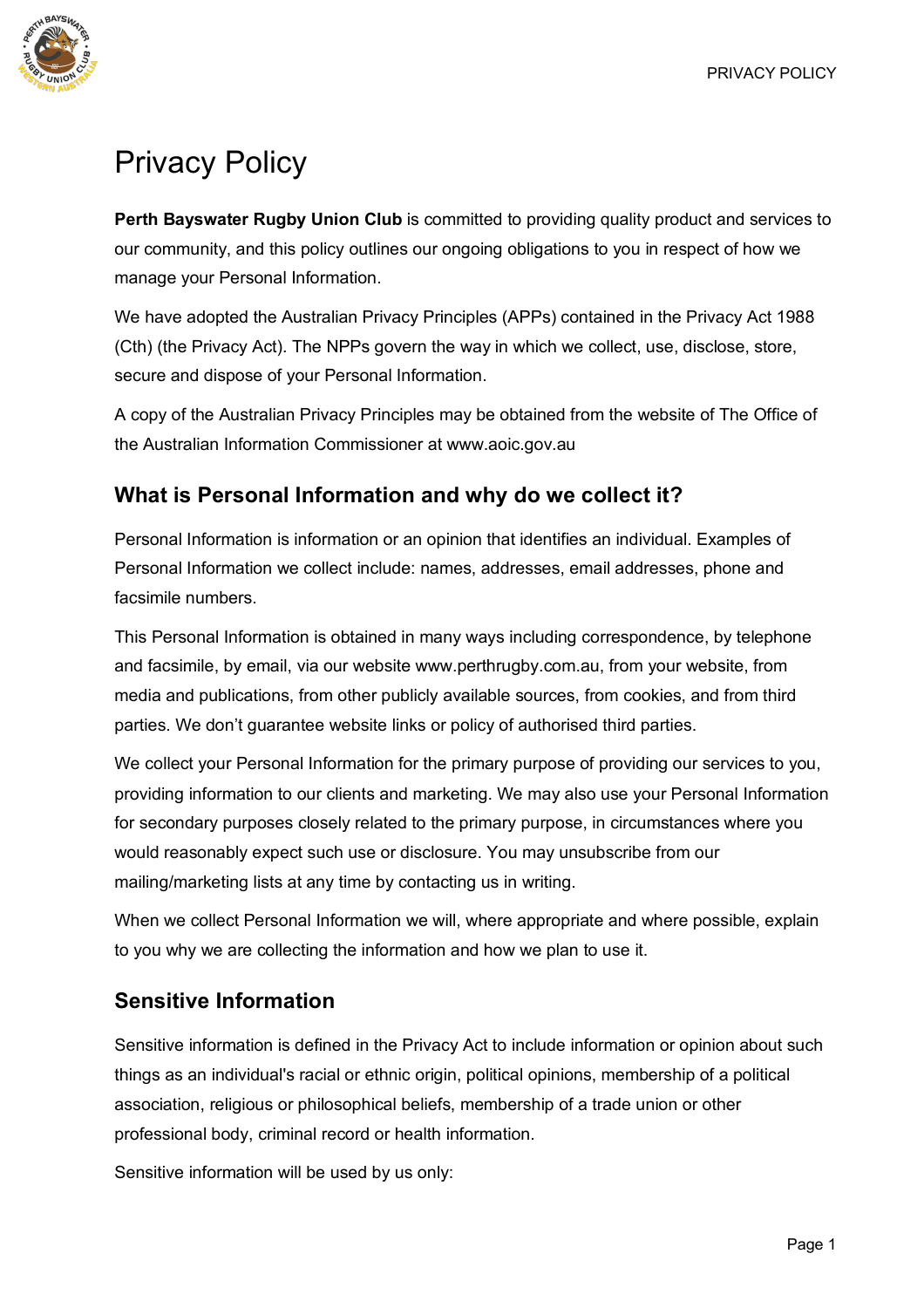

- For the primary purpose for which it was obtained
- For a secondary purpose that is directly related to the primary purpose
- With your consent; or where required or authorised by law.

#### **Third Parties**

Where reasonable and practicable to do so, we will collect your Personal Information only from you. However, in some circumstances we may be provided with information by third parties. In such a case we will take reasonable steps to ensure that you are made aware of the information provided to us by the third party.

#### **Disclosure of Personal Information**

Your Personal Information may be disclosed in a number of circumstances including the following:

- Third parties where you consent to the use or disclosure; and
- Where required or authorised by law.

#### **Security of Personal Information**

Your Personal Information is stored in a manner that reasonably protects it from misuse and loss and from unauthorized access, modification or disclosure.

When your Personal Information is no longer needed for the purpose for which it was obtained, we will take reasonable steps to destroy or permanently de-identify your Personal Information. However, most of the Personal Information is or will be stored in client files which will be kept by us for a minimum of 7 years.

#### **Access to your Personal Information**

You may access the Personal Information we hold about you and to update and/or correct it, subject to certain exceptions. If you wish to access your Personal Information, please contact us in writing.

**Perth Bayswater Rugby Union Club** will not charge any fee for your access request, but may charge an administrative fee for providing a copy of your Personal Information.

In order to protect your Personal Information we may require identification from you before releasing the requested information.